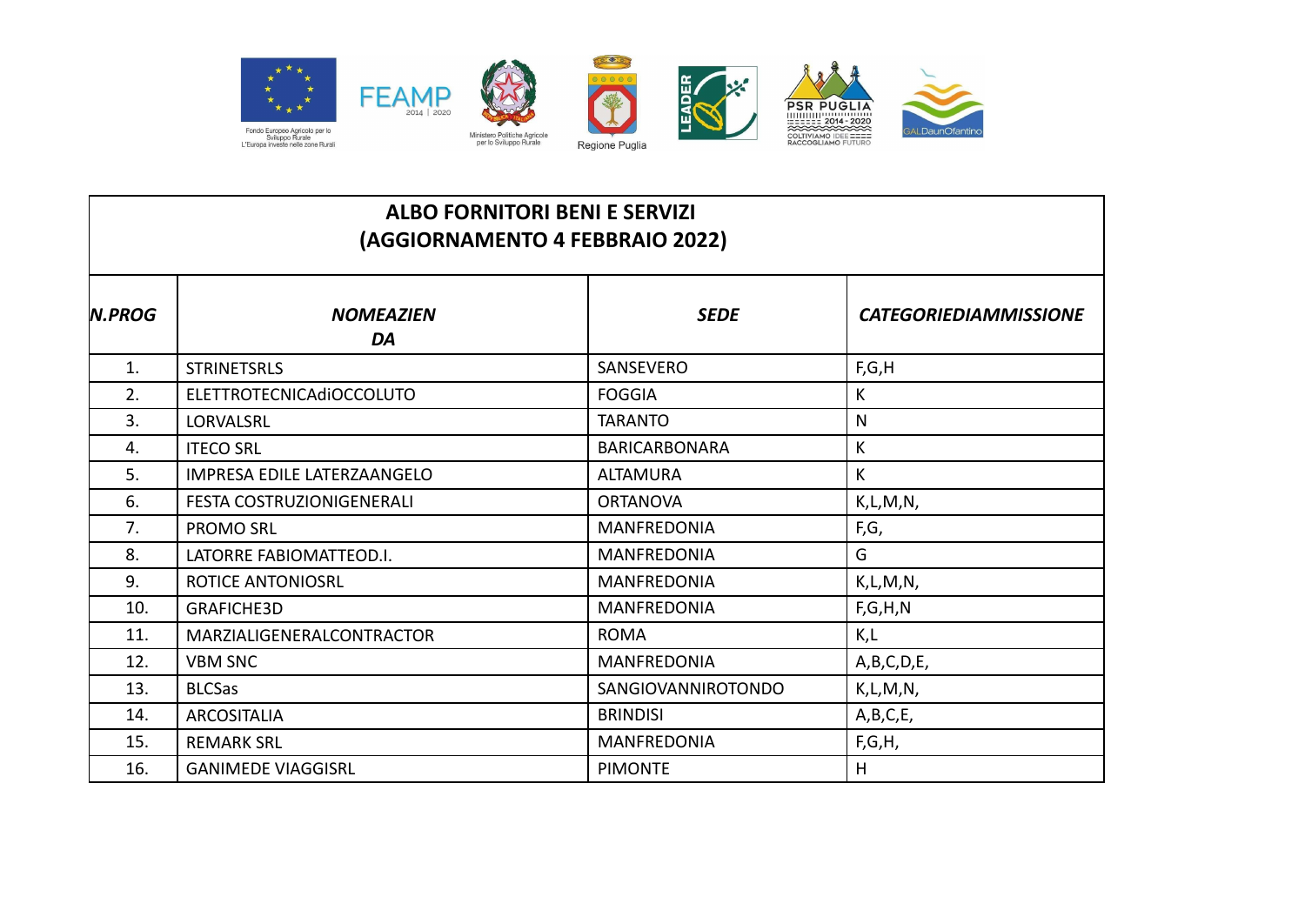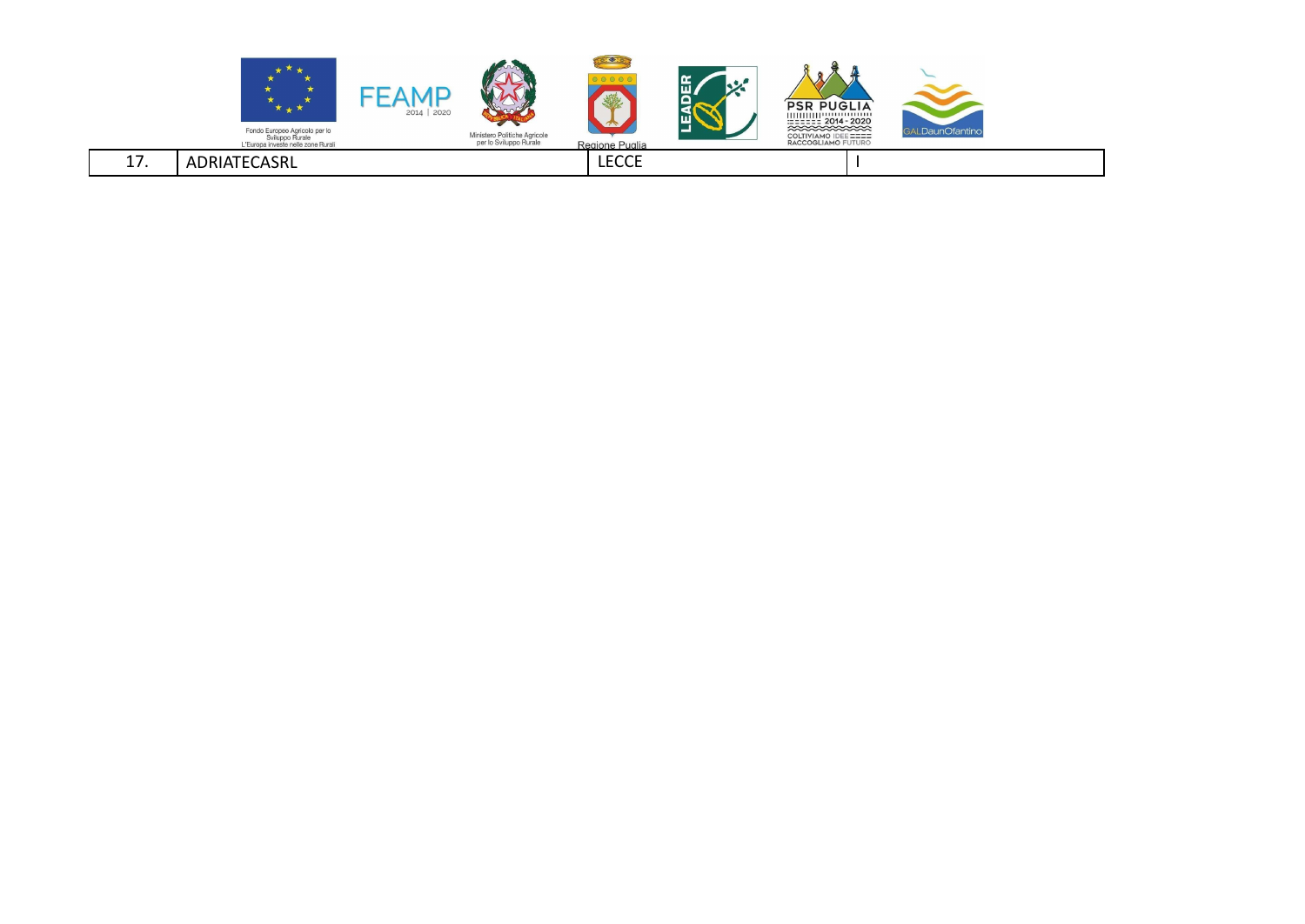











| 18. | <b>STEPASRL</b>                       | <b>NAPOLI</b>              | $\mathsf{K}$ |
|-----|---------------------------------------|----------------------------|--------------|
| 19. | <b>BRICOHOMESRL</b>                   | <b>MANFREDONIA</b>         | A,B,E        |
| 20. | <b>CENTROCERAMICHE GELSOMINOSRL</b>   | <b>MANFREDONIA</b>         | A,B,C,E,     |
| 21. | <b>CALIFANO SRL</b>                   | <b>MANFREDONIA</b>         | H, J         |
| 22. | ANDREAPACILLIEDITORE                  | <b>MANFEREDONIA</b>        | F,G,H        |
| 23. | <b>IVIAGGIDI IVANA</b>                | <b>GIOVINAZZO</b>          | F,G,H        |
| 24. | CHRISRAPPRESENTANZE                   | <b>GIOVINAZZO</b>          | A,B,F,H,N    |
| 25. | PUBBLIDONIA                           | <b>MANFREDONIA</b>         | F,G          |
| 26. | <b>TABANELLIPRIMOSRL</b>              | <b>MANFEREDONIA</b>        | K, L, M,     |
| 27. | COOP. AGROVERDEARL                    | <b>MANFREDONIA</b>         |              |
| 28. | <b>TESORO SRL</b>                     | <b>MODUGNO</b>             |              |
| 29. | <b>IMBRES SRL</b>                     | <b>CAGNANO VARANO</b>      | L,M          |
| 30. | SERVIZIDI INFORMAZIONETERRITORIALESRL | <b>NOCI</b>                | C, D, N      |
| 31. | <b>MIRRORSAS</b>                      | <b>ROSETODEGLI ABRUZZI</b> | F,G,H        |
| 32. | <b>ITICOSTRUZIONI</b>                 | <b>CERIGNOLA</b>           | $\mathsf K$  |
| 33. | <b>MARVELCOSTRUZIONI</b>              | <b>FOGGIA</b>              | K,L          |
| 34. | <b>ITALCANTIERISRL</b>                | SANT'ANTIMO                | M            |
| 35. | MODOMEC AMBIENTE                      | <b>MASSAFRA</b>            | L, M, N      |
| 36. | <b>PAPAANTONIO</b>                    | PIETRAMONTECORVINO         | K,L,M,N,     |
| 37. | <b>NEAPOLIS SERVIZI</b>               | <b>NAPOLI</b>              | K, N         |
| 38. | SOC.COOP.ECOL FORESTARL               | VOLTURARAAPPULA            | L,M          |
| 39. | SOC.COOPMDM                           | VOLTURARAAPPULA            | L,M          |
| 40. | AGRIFORESTSCIROCCO                    | <b>CAGNANO VARANO</b>      | L,M          |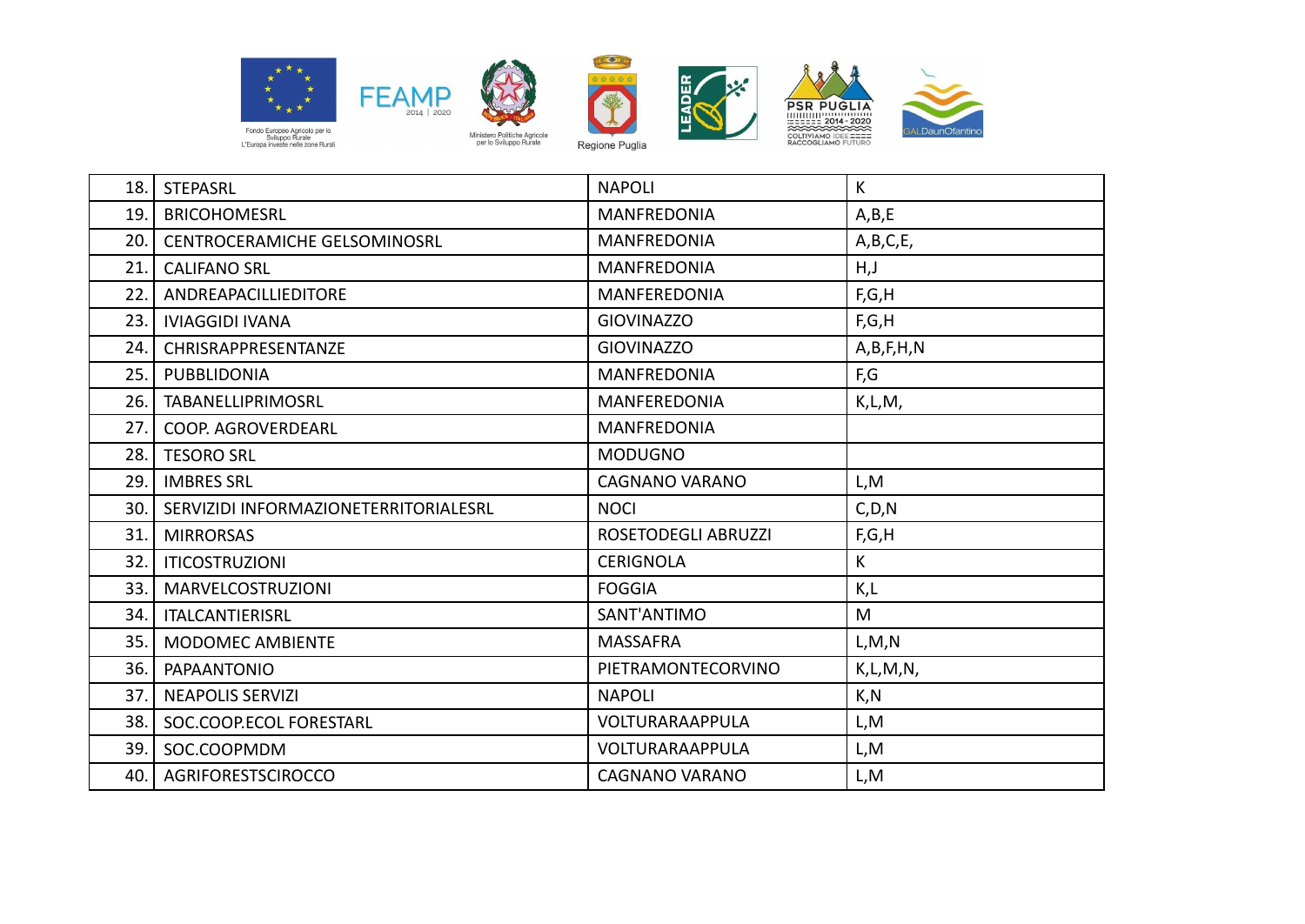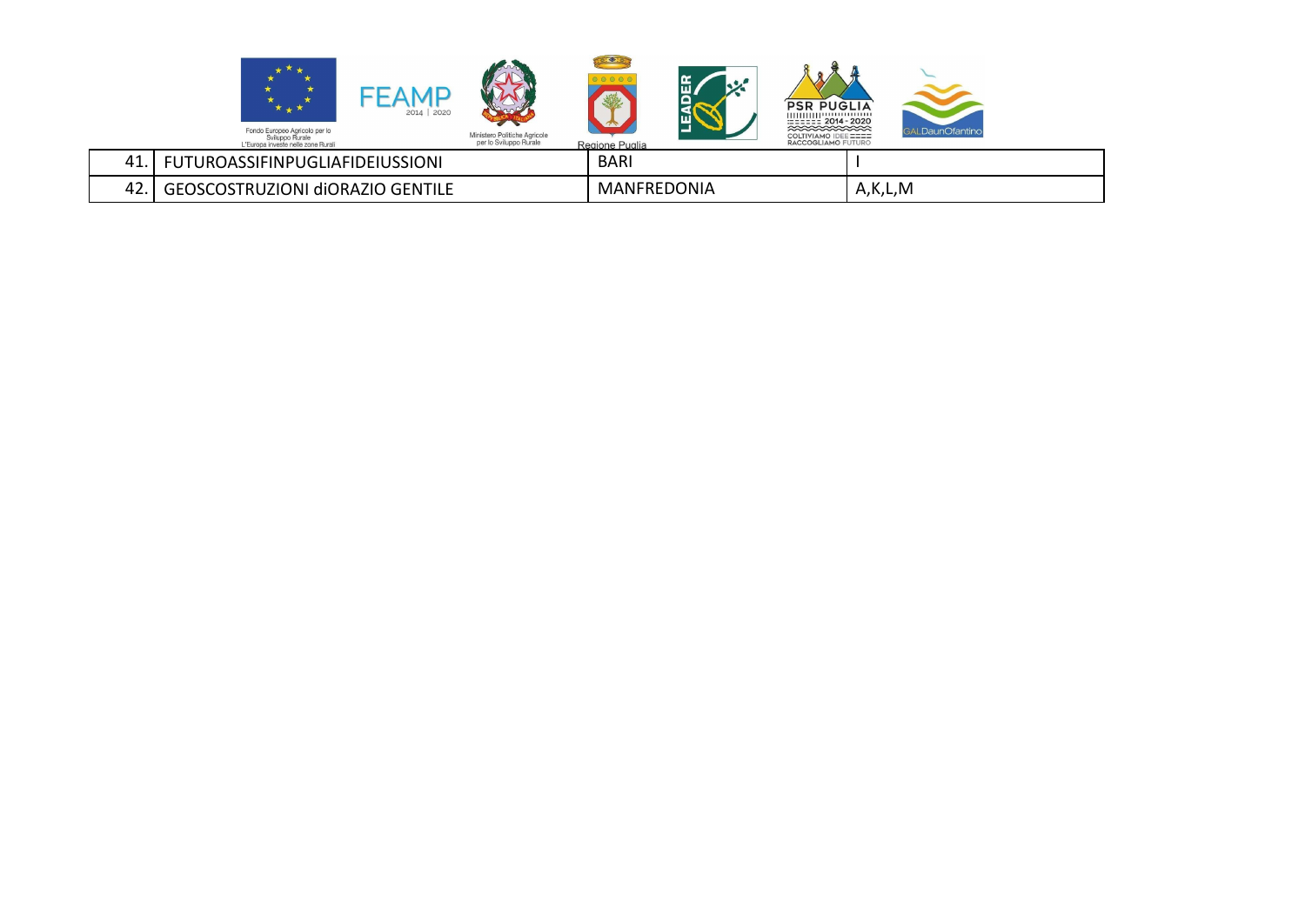









| 43. | <b>IUDEC SRL</b>                     | <b>TERMOLI</b>       | L, M, N           |
|-----|--------------------------------------|----------------------|-------------------|
| 44. | MARAGLINOMARTINOGIROLAMO             | PALAGIANO            | K, L, M, N,       |
| 45. | EDIL SALVACOSTYRUZIONI               | <b>MANFREDONIA</b>   | B,K,L,M           |
| 46. | <b>XENIA SRL</b>                     | <b>BARLETTA</b>      | F, G, H, N        |
| 47. | GEOCOSTRUZIONI di GABRIELEPIOGENTILE | <b>MANFREDONIA</b>   | B,K,L,M           |
| 48. | <b>ITALIA LABSRL</b>                 | <b>ROMA</b>          | F, G, H, N        |
| 49. | CATALDI RESTAURI ECOSTRUZIONI SRL    | <b>GRAVINA DIP.</b>  | K                 |
| 50. | SA.DOCOSTRUZIONI SRL                 | POMIGLIANOD'ARCO     | $\mathsf K$       |
| 51. | CO.AR.CO                             | <b>SIGNA</b>         | K,L               |
| 52. | <b>ARKE' SRL</b>                     | <b>ALTAMURA</b>      | K, L. M. N        |
| 53. | COMPAGNIADELLEPUGLIEPSCRL            | SANSEVERO            | F,G,J             |
| 54. | CO.GE.PRO.SAS                        | <b>ANDRIA</b>        | K                 |
| 55. | <b>ALL SERVICE NETWORK</b>           | <b>TORREMAGGIORE</b> | C, F, G           |
| 56. | <b>CALISIGROUP</b>                   | CELLINOSANMARCO      | A,B,C,D,E,F,G,H,K |
| 57. | PROGETTI DIIMPRESA SRL               | <b>MODENA</b>        | C                 |
| 58. | <b>VERDENETWORK SRL</b>              | <b>GENOVA</b>        | F,G,N             |
| 59. | <b>RED HOT SRL</b>                   | <b>FOGGIA</b>        | F,G,H,            |
| 60. | <b>STRUCTA SRL</b>                   | <b>LUCERA</b>        | K                 |
| 61. | LINKSMANAGEMANTANDTECHNOLOGYSRL      | <b>LECCE</b>         | C, D              |
| 62. | SANCILLOdi SANCILLOF,.               | <b>MOLFETTA</b>      | A,B,C,D,E         |
| 63. | <b>TELENORBA SPA</b>                 | <b>CONVERSANO</b>    | F                 |
| 64. | <b>SOLUTION GROUP SRL</b>            | <b>FOGGIA</b>        | E, F, G,          |
| 65. | DAUNIASFALTISRLQ                     | <b>CERIGNOLA</b>     | L,N               |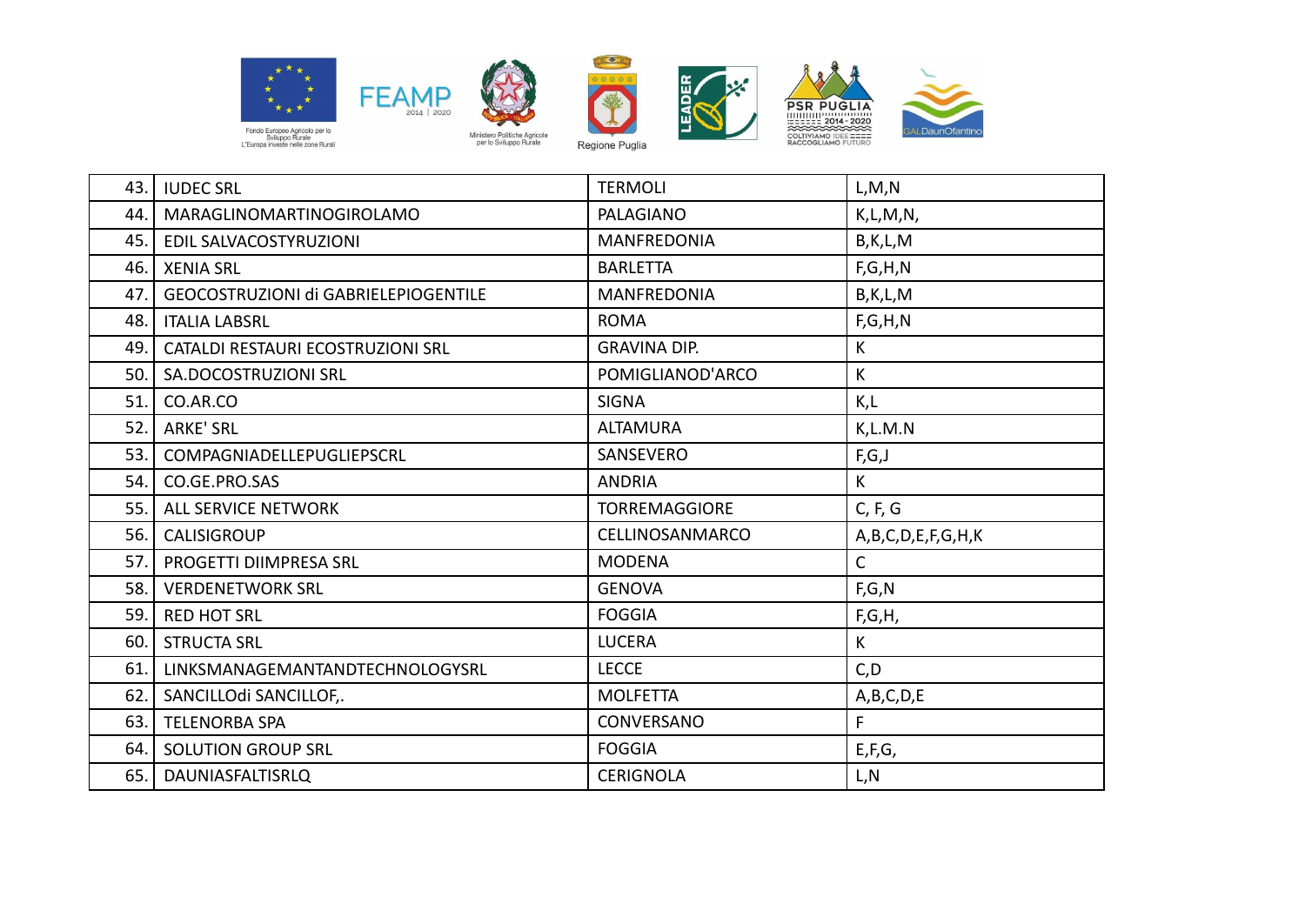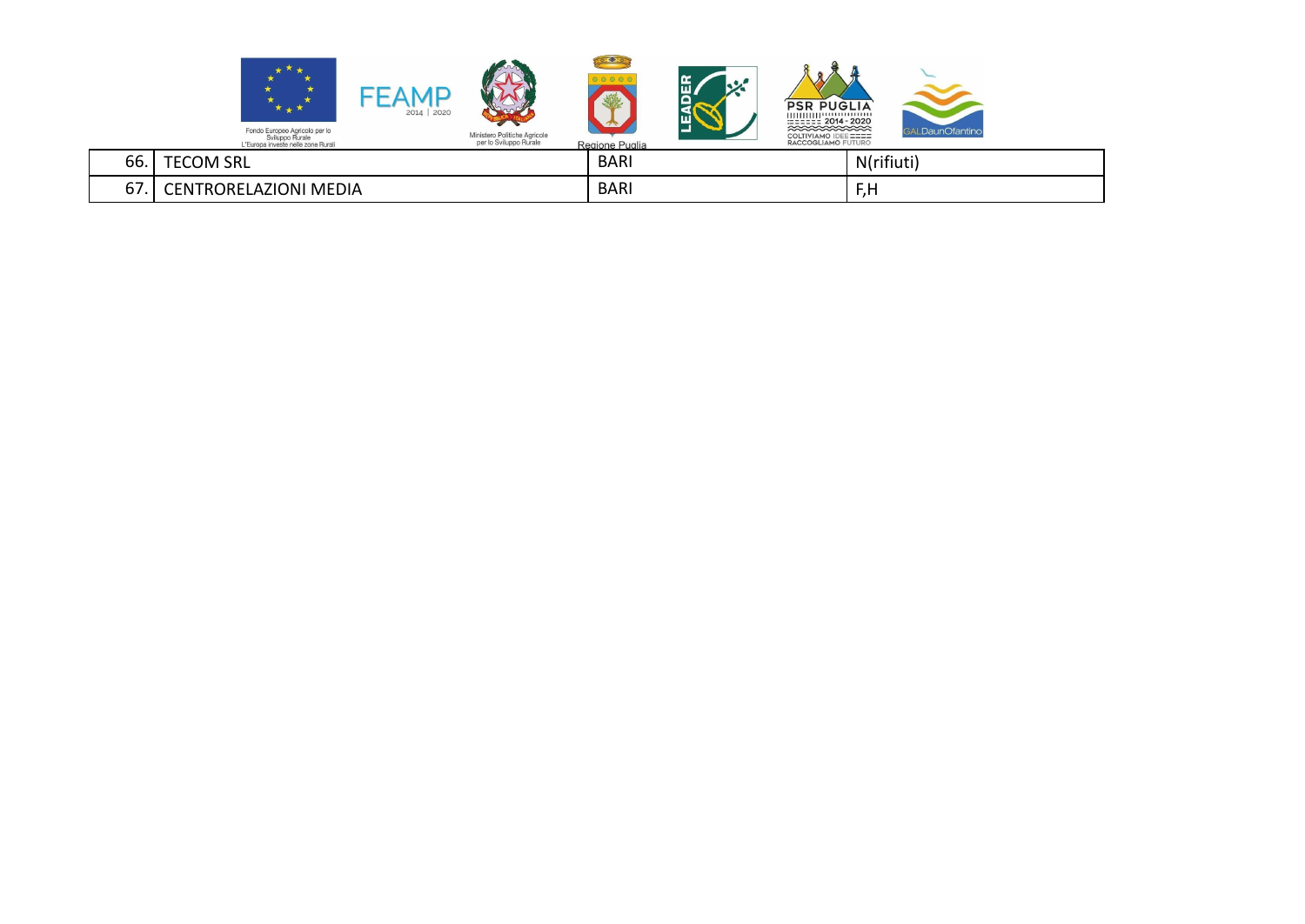

LAVORO











| 70.1  | PRO.TEC.SRL                             | SANTERAMOIN COLLE(BA)   |                          |
|-------|-----------------------------------------|-------------------------|--------------------------|
| 71.   | CATERINAALESINACOMUNICAZIONE&RELAZIONI  | <b>BARI</b>             |                          |
|       | <b>ESTERNE</b>                          |                         | F,G,H                    |
| 72.   |                                         | <b>BISCEGLIE</b>        | <b>ALTRO (CONSULENZA</b> |
|       |                                         |                         | <b>INAGRICOLTURA</b>     |
|       | <b>IMPRESA PORCELLI&amp; COSMAI SRL</b> |                         | <b>EAGROINDUSTRIA</b>    |
| 73.1  | CO.MAI.SRL                              | <b>ALTAMURA</b>         | M                        |
| 74. l | MEETINGPLANNERSRL                       | <b>BARI</b>             | H                        |
| 75.   | LA DRAGAGGI SRL                         | <b>MARGHERA</b>         | O, P                     |
| 76.   | SOC.COOP. HYDRA                         | <b>LECCE</b>            | F, G, P                  |
| 77.   | <b>MEF SRL</b>                          | <b>MATERA</b>           | F, G, H, L               |
| 78.   | <b>QUADRUM SRL</b>                      | <b>MATERA</b>           | F, G, H, L               |
| 79.   | <b>CARPE DIEMSRL</b>                    | <b>MANFREDONIA</b>      | F, G, H, L               |
| 80.   | ISTITUTOITALIANOPERL'ARCHEOLOGIA        | <b>GENOVA</b>           |                          |
|       | SPERIMENTALE                            |                         | G, H, O                  |
| 81.   | <b>COSTRUZIONIVULPIODIVULPIOCORRADO</b> | <b>GRAVINA INPUGLIA</b> | M                        |
| 82.   | SMARTLABSRL                             | <b>MANFREDONIA</b>      | F, G, H, P               |
| 83.   | <b>COMUNICACREATIVECOMPANYSRLS</b>      | MANFREDONIA             | C, F, G, H, L            |
| 84.   |                                         |                         | P(NOLEGGIOATTREZZATURE   |
|       | DIPADOVAMICHELE                         | MONTESANT'ANGELO        | PER CONCERTI)            |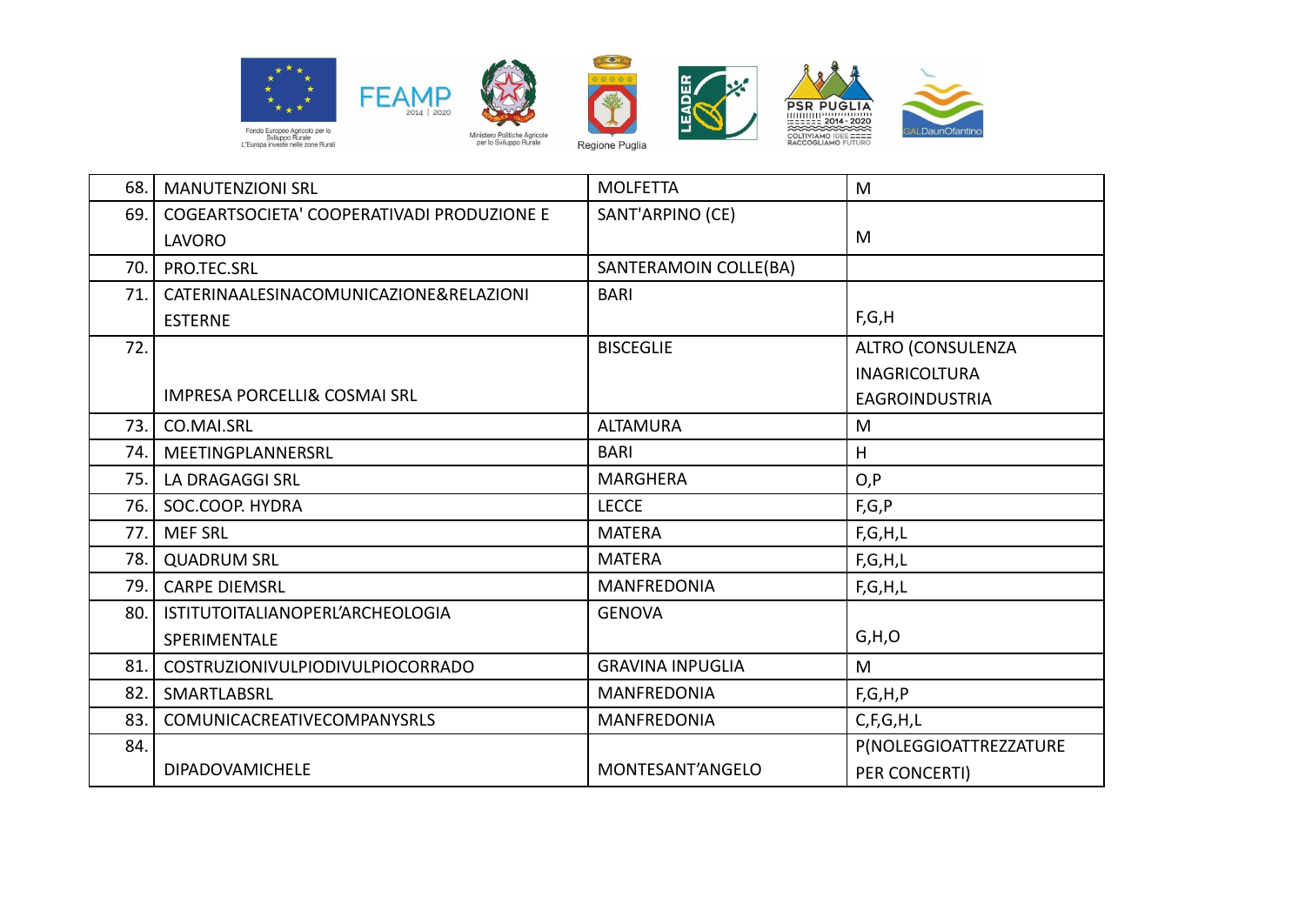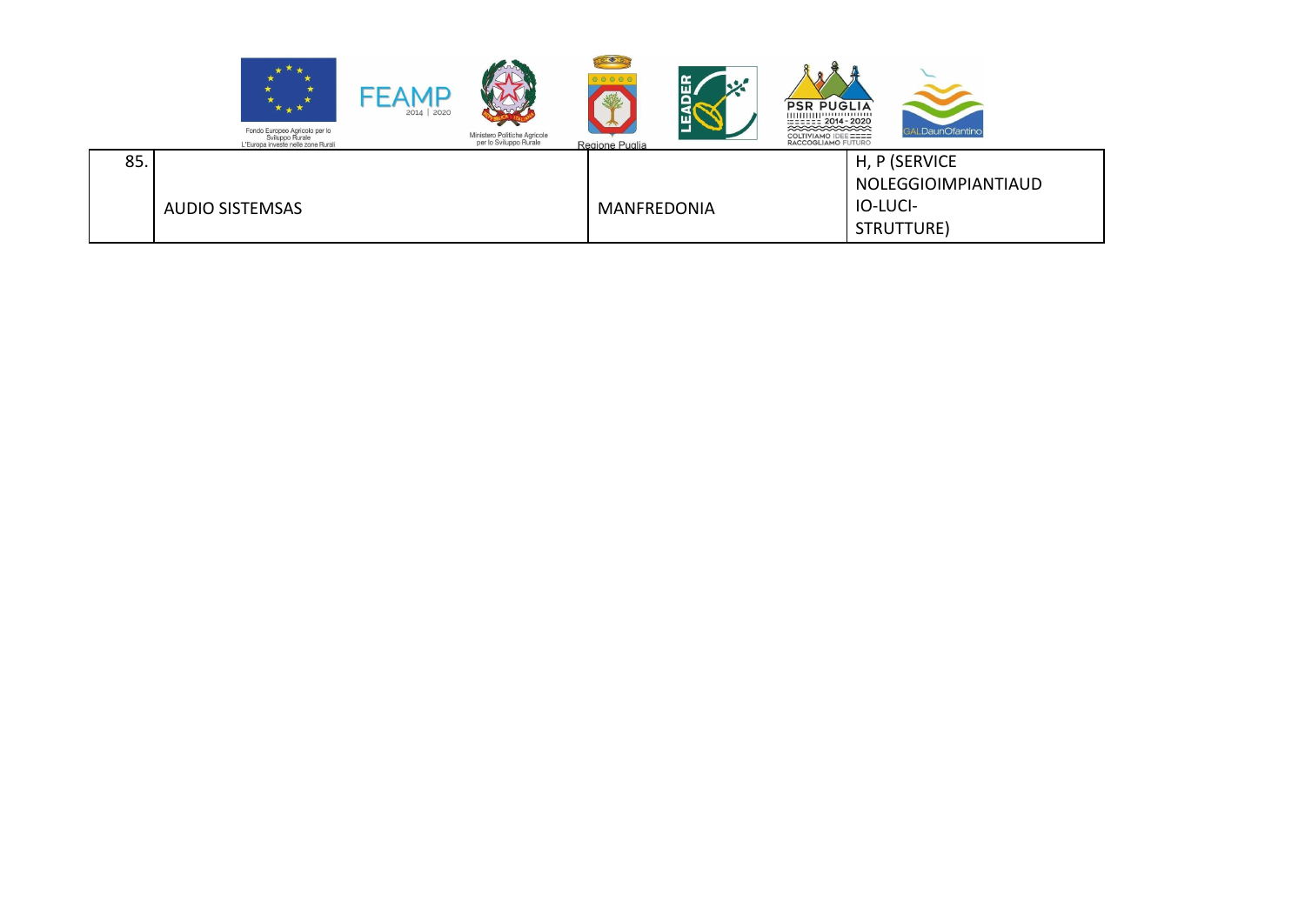